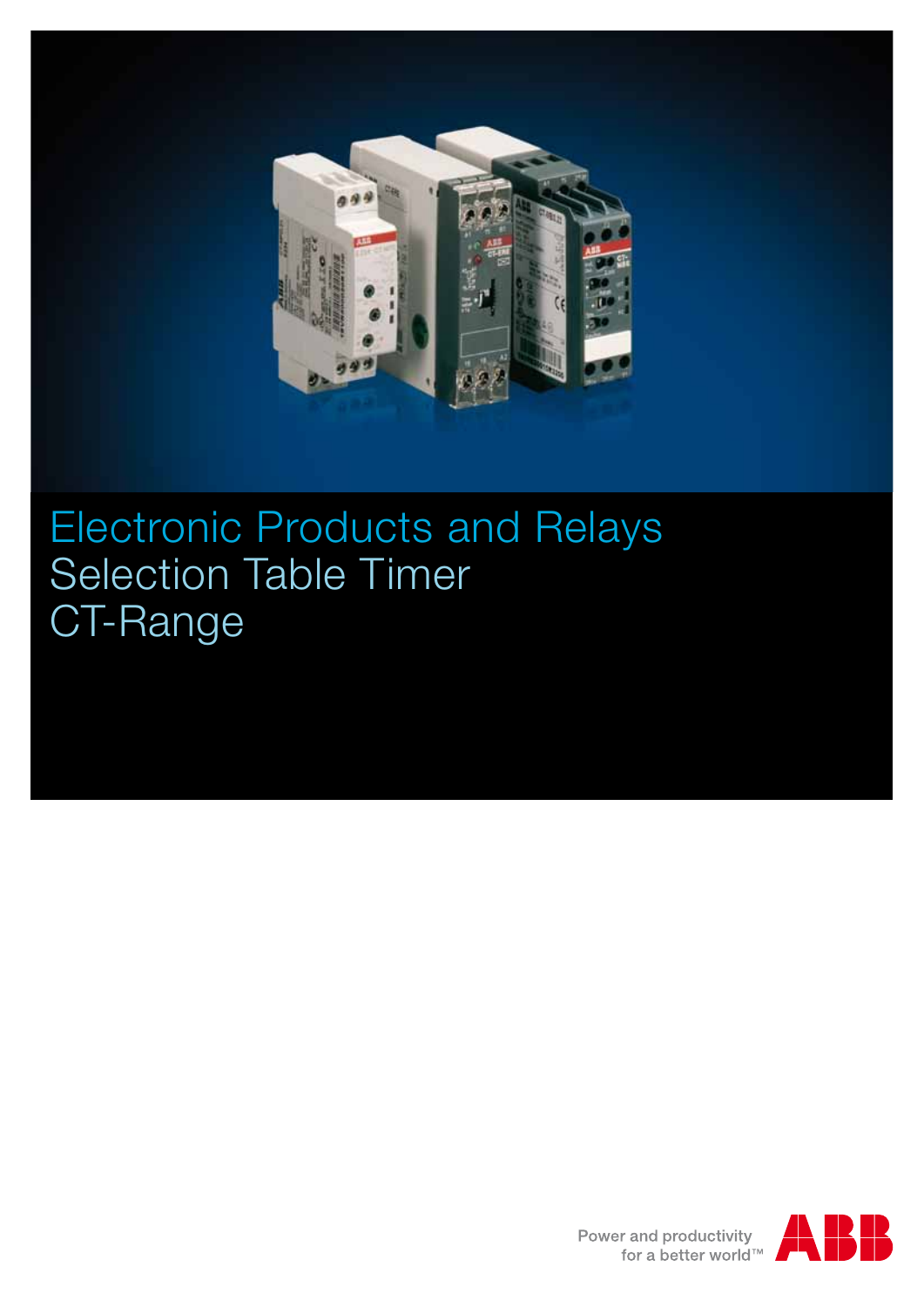### Time Relays

## CT Range

|                                         | SO                                                                                                                                                                                                                                                                                                                                                                                                 | 8              | $\beta$              |          | 8       | 8                                                                                                                                                                                                                                                                                                                   |                |                |          |               |           |                       |                     |
|-----------------------------------------|----------------------------------------------------------------------------------------------------------------------------------------------------------------------------------------------------------------------------------------------------------------------------------------------------------------------------------------------------------------------------------------------------|----------------|----------------------|----------|---------|---------------------------------------------------------------------------------------------------------------------------------------------------------------------------------------------------------------------------------------------------------------------------------------------------------------------|----------------|----------------|----------|---------------|-----------|-----------------------|---------------------|
|                                         | $\frac{1}{\sqrt{10000}}$<br>$\overline{\phantom{m}}$                                                                                                                                                                                                                                                                                                                                               | $\rm ^{\circ}$ |                      |          | °       | S<br>$\Omega$<br>$\circ$                                                                                                                                                                                                                                                                                            | 8<br>°≈        |                |          |               |           |                       |                     |
|                                         | $\circ$                                                                                                                                                                                                                                                                                                                                                                                            | 8              | $\circ$              |          | 60      | $\subseteq$<br>$\overline{ }$                                                                                                                                                                                                                                                                                       |                |                |          |               |           |                       |                     |
|                                         | $\frac{1}{2}$                                                                                                                                                                                                                                                                                                                                                                                      | $\circ$        | $\overline{C}$       |          | 8       | $\sim$                                                                                                                                                                                                                                                                                                              |                |                | ◯        | Ō             |           |                       |                     |
|                                         | S                                                                                                                                                                                                                                                                                                                                                                                                  |                |                      |          | $\circ$ | $\circ$                                                                                                                                                                                                                                                                                                             | $\circ$        |                |          |               |           |                       |                     |
|                                         | $\frac{1}{3}$<br>ે<br>જ                                                                                                                                                                                                                                                                                                                                                                            |                |                      |          |         | $\frac{1}{2}$ $\frac{1}{2}$ $\frac{1}{2}$ $\frac{1}{2}$ $\frac{1}{2}$ $\frac{1}{2}$ $\frac{1}{2}$ $\frac{1}{2}$ $\frac{1}{2}$ $\frac{1}{2}$ $\frac{1}{2}$ $\frac{1}{2}$ $\frac{1}{2}$ $\frac{1}{2}$ $\frac{1}{2}$ $\frac{1}{2}$ $\frac{1}{2}$ $\frac{1}{2}$ $\frac{1}{2}$ $\frac{1}{2}$ $\frac{1}{2}$ $\frac{1}{2}$ | SVR            |                |          | $\delta$<br>ි |           |                       | <u>ର ।</u>          |
|                                         |                                                                                                                                                                                                                                                                                                                                                                                                    | စ်<br>ဖြ       | စြ<br>$\overline{c}$ | စ်<br>်တ |         |                                                                                                                                                                                                                                                                                                                     |                | ີທ ∶           | စ်<br>်ဟ | စ             | ćο<br>CO. | တြ :<br>က<br>$\Omega$ |                     |
|                                         |                                                                                                                                                                                                                                                                                                                                                                                                    |                |                      |          |         |                                                                                                                                                                                                                                                                                                                     |                |                |          |               |           |                       |                     |
|                                         | $\frac{1}{\text{NPE}}\n \begin{array}{r} \n \text{NPE} \\ \hline\n \text{C}^{\text{T-MFD}} & 12 \\ \hline\n \text{C}^{\text{T-MFD}} & 12 \\ \text{C}^{\text{T-ERD}} & 12 \\ \text{C}^{\text{T-ERL}} & 12 \\ \text{C}^{\text{T-M-D}} & 12 \\ \text{C}^{\text{T-M-D}} & 12 \\ \text{C}^{\text{T-M-D}} & 12 \\ \text{C}^{\text{T-M-D}} & 12 \\ \text{C}^{\text{T-D}} & 12 \\ \text{C}^{\text{T-D}} &$ |                |                      |          |         |                                                                                                                                                                                                                                                                                                                     | <b>MFE</b>     |                |          |               |           |                       |                     |
|                                         |                                                                                                                                                                                                                                                                                                                                                                                                    |                |                      |          |         |                                                                                                                                                                                                                                                                                                                     |                |                |          |               |           |                       |                     |
|                                         |                                                                                                                                                                                                                                                                                                                                                                                                    |                |                      |          |         |                                                                                                                                                                                                                                                                                                                     | 능              |                |          |               |           |                       |                     |
| <b>Function</b>                         |                                                                                                                                                                                                                                                                                                                                                                                                    |                |                      |          |         |                                                                                                                                                                                                                                                                                                                     |                |                |          |               |           |                       |                     |
| ON-delay                                | ▎▆▕▗▆▕▗▆▕▗▆▗                                                                                                                                                                                                                                                                                                                                                                                       |                |                      |          |         |                                                                                                                                                                                                                                                                                                                     |                |                |          |               |           |                       |                     |
| OFF-delay                               | 1 = 1 = 1                                                                                                                                                                                                                                                                                                                                                                                          |                | ▏▆▕▏▆                |          |         |                                                                                                                                                                                                                                                                                                                     | ▎▆▁            |                |          |               |           |                       | {= {= {= {= {= {= } |
| ON- and OFF-delay                       |                                                                                                                                                                                                                                                                                                                                                                                                    |                |                      |          |         |                                                                                                                                                                                                                                                                                                                     |                |                |          |               |           |                       |                     |
| Impulse-ON                              | ▎▆▏░▆▁                                                                                                                                                                                                                                                                                                                                                                                             |                |                      | Œ.       |         |                                                                                                                                                                                                                                                                                                                     | I T            |                |          |               |           |                       |                     |
| Impulse-OFF                             | =   =                                                                                                                                                                                                                                                                                                                                                                                              |                |                      |          |         |                                                                                                                                                                                                                                                                                                                     |                |                |          |               |           |                       |                     |
| Impulse-ON and OFF                      |                                                                                                                                                                                                                                                                                                                                                                                                    |                |                      |          |         |                                                                                                                                                                                                                                                                                                                     |                |                |          |               |           |                       |                     |
| Flasher starting with ON                | ▎▆▕▗▆▁                                                                                                                                                                                                                                                                                                                                                                                             |                |                      | {∎ }     |         |                                                                                                                                                                                                                                                                                                                     | I .            |                |          |               |           |                       |                     |
| Flasher staring with OFF                | I II (III)                                                                                                                                                                                                                                                                                                                                                                                         |                |                      |          |         |                                                                                                                                                                                                                                                                                                                     | I T            |                |          |               |           |                       |                     |
| Flasher starting with ON or OFF         |                                                                                                                                                                                                                                                                                                                                                                                                    |                |                      |          |         |                                                                                                                                                                                                                                                                                                                     |                |                |          |               |           |                       |                     |
| Pulse generator starting with ON or OFF |                                                                                                                                                                                                                                                                                                                                                                                                    |                |                      |          | ▌▆▕▐▆   |                                                                                                                                                                                                                                                                                                                     |                |                |          |               |           |                       |                     |
| Pulse former                            | ▎▆▕▗▆                                                                                                                                                                                                                                                                                                                                                                                              |                |                      |          |         |                                                                                                                                                                                                                                                                                                                     | $\blacksquare$ |                |          |               |           |                       |                     |
| Star-delta change-over                  |                                                                                                                                                                                                                                                                                                                                                                                                    |                |                      |          |         | ▌▆▕▐▆                                                                                                                                                                                                                                                                                                               |                |                |          |               |           |                       |                     |
| Star-delta change-over with impulse     |                                                                                                                                                                                                                                                                                                                                                                                                    |                |                      |          |         |                                                                                                                                                                                                                                                                                                                     |                |                |          |               |           |                       |                     |
| Star-delta change-over twice ON-delayed |                                                                                                                                                                                                                                                                                                                                                                                                    |                |                      |          |         |                                                                                                                                                                                                                                                                                                                     |                |                |          |               |           |                       |                     |
| <b>Further functions</b>                |                                                                                                                                                                                                                                                                                                                                                                                                    |                |                      |          |         |                                                                                                                                                                                                                                                                                                                     |                |                |          |               |           |                       |                     |
| Control Input                           | ▎▆▕▗▆▕                                                                                                                                                                                                                                                                                                                                                                                             |                | {∎{∎.                |          | ▌▆▕▐▆   |                                                                                                                                                                                                                                                                                                                     | I .            |                |          |               |           |                       | {= {= {= {= {= {= } |
| without auxilliary voltage              |                                                                                                                                                                                                                                                                                                                                                                                                    |                |                      |          |         |                                                                                                                                                                                                                                                                                                                     |                |                |          |               |           |                       |                     |
| remote potentiometer                    |                                                                                                                                                                                                                                                                                                                                                                                                    |                |                      |          |         |                                                                                                                                                                                                                                                                                                                     |                |                |          |               |           |                       |                     |
| Time range                              |                                                                                                                                                                                                                                                                                                                                                                                                    |                |                      |          |         |                                                                                                                                                                                                                                                                                                                     |                |                |          |               |           |                       |                     |
| $0,05s - 100h$                          |                                                                                                                                                                                                                                                                                                                                                                                                    |                |                      |          |         |                                                                                                                                                                                                                                                                                                                     | I .            |                |          |               |           |                       |                     |
| 0,05s - 10min                           |                                                                                                                                                                                                                                                                                                                                                                                                    |                |                      |          |         | ▌■▏■                                                                                                                                                                                                                                                                                                                |                |                |          |               |           |                       |                     |
| $0,05s - 1s$                            |                                                                                                                                                                                                                                                                                                                                                                                                    |                |                      |          |         |                                                                                                                                                                                                                                                                                                                     |                |                |          |               |           |                       |                     |
| $0,1s - 10s$                            |                                                                                                                                                                                                                                                                                                                                                                                                    |                |                      |          |         |                                                                                                                                                                                                                                                                                                                     |                | Œ.             |          | п             | € ELI     | { ■                   | i ∎ I               |
| $0,3s - 30s$                            |                                                                                                                                                                                                                                                                                                                                                                                                    |                |                      |          |         |                                                                                                                                                                                                                                                                                                                     |                | $\blacksquare$ |          |               |           | . .                   | i ∎                 |
| 3s - 300s                               |                                                                                                                                                                                                                                                                                                                                                                                                    |                |                      |          |         |                                                                                                                                                                                                                                                                                                                     |                |                | ‡∎‡      | ‡∎‡           |           | {  ⊞   {              | 8 M B               |
| 0,3min - 300min                         |                                                                                                                                                                                                                                                                                                                                                                                                    |                |                      |          |         |                                                                                                                                                                                                                                                                                                                     |                |                | { ∎ {    |               | !∎!       |                       |                     |
| 0,05s - 300h                            |                                                                                                                                                                                                                                                                                                                                                                                                    |                |                      |          |         |                                                                                                                                                                                                                                                                                                                     |                |                |          |               |           |                       |                     |
| <b>Supply voltage</b>                   |                                                                                                                                                                                                                                                                                                                                                                                                    |                |                      |          |         |                                                                                                                                                                                                                                                                                                                     |                |                |          |               |           |                       |                     |
| 24-48V DC                               | ▎▆░▏░▆░▆░▆░▆░▆░▆░▆░▆░▆░▆░                                                                                                                                                                                                                                                                                                                                                                          |                |                      |          |         |                                                                                                                                                                                                                                                                                                                     |                |                |          |               |           |                       |                     |
| 24-240V AC                              | =      =  =  =  =  =  =  =  =  =  =                                                                                                                                                                                                                                                                                                                                                                |                |                      |          |         |                                                                                                                                                                                                                                                                                                                     |                |                |          |               |           |                       |                     |
| 12-240V AC/DC                           | E E E                                                                                                                                                                                                                                                                                                                                                                                              |                |                      |          |         |                                                                                                                                                                                                                                                                                                                     |                |                |          |               |           |                       |                     |
| 24-240V AC/DC                           |                                                                                                                                                                                                                                                                                                                                                                                                    |                |                      |          |         |                                                                                                                                                                                                                                                                                                                     | H              |                |          |               |           |                       |                     |
| 100-127V AC                             |                                                                                                                                                                                                                                                                                                                                                                                                    |                |                      |          |         |                                                                                                                                                                                                                                                                                                                     |                |                |          |               |           |                       |                     |
| 110-130V AC                             |                                                                                                                                                                                                                                                                                                                                                                                                    |                |                      |          |         |                                                                                                                                                                                                                                                                                                                     |                |                |          | 808 H 808 H   |           |                       | 80 H 80             |
| 110-240VAC                              |                                                                                                                                                                                                                                                                                                                                                                                                    |                |                      |          |         |                                                                                                                                                                                                                                                                                                                     |                |                |          |               |           |                       |                     |
| 24V AC/DC                               |                                                                                                                                                                                                                                                                                                                                                                                                    |                |                      |          |         |                                                                                                                                                                                                                                                                                                                     |                | ▎▆▏▏▆▕▏▆▏▆▏    |          |               |           | ▏▆▕▗▆▕▗▆▁             |                     |
| 220-240V AC                             |                                                                                                                                                                                                                                                                                                                                                                                                    |                |                      |          |         |                                                                                                                                                                                                                                                                                                                     |                | ▏▆▏▏▆▕▕▆▕▕▆▏   |          |               |           |                       | {∎T                 |
| 220-240V AC/DC                          |                                                                                                                                                                                                                                                                                                                                                                                                    |                |                      |          |         |                                                                                                                                                                                                                                                                                                                     |                |                |          |               |           |                       |                     |
| 380-415V AC                             |                                                                                                                                                                                                                                                                                                                                                                                                    |                |                      |          |         |                                                                                                                                                                                                                                                                                                                     |                |                |          |               |           |                       |                     |
| 380-440VAC                              |                                                                                                                                                                                                                                                                                                                                                                                                    |                |                      |          |         |                                                                                                                                                                                                                                                                                                                     |                |                |          |               |           |                       |                     |
| Output                                  |                                                                                                                                                                                                                                                                                                                                                                                                    |                |                      |          |         |                                                                                                                                                                                                                                                                                                                     |                |                |          |               |           |                       |                     |
| c/o contact                             | 1:2:1:2:1:2:1:1:1:1:2:1                                                                                                                                                                                                                                                                                                                                                                            |                |                      |          |         |                                                                                                                                                                                                                                                                                                                     |                |                |          |               |           |                       |                     |
| n/o contact                             |                                                                                                                                                                                                                                                                                                                                                                                                    |                |                      |          |         | $\begin{array}{c} \begin{array}{c} \end{array}$ 2 2                                                                                                                                                                                                                                                                 |                |                |          |               |           |                       |                     |
| n/c contact                             |                                                                                                                                                                                                                                                                                                                                                                                                    |                |                      |          |         |                                                                                                                                                                                                                                                                                                                     |                |                |          |               |           |                       |                     |
| solidstate                              |                                                                                                                                                                                                                                                                                                                                                                                                    |                |                      |          |         |                                                                                                                                                                                                                                                                                                                     |                |                |          |               |           |                       |                     |
|                                         |                                                                                                                                                                                                                                                                                                                                                                                                    |                |                      |          |         |                                                                                                                                                                                                                                                                                                                     |                |                |          |               |           |                       |                     |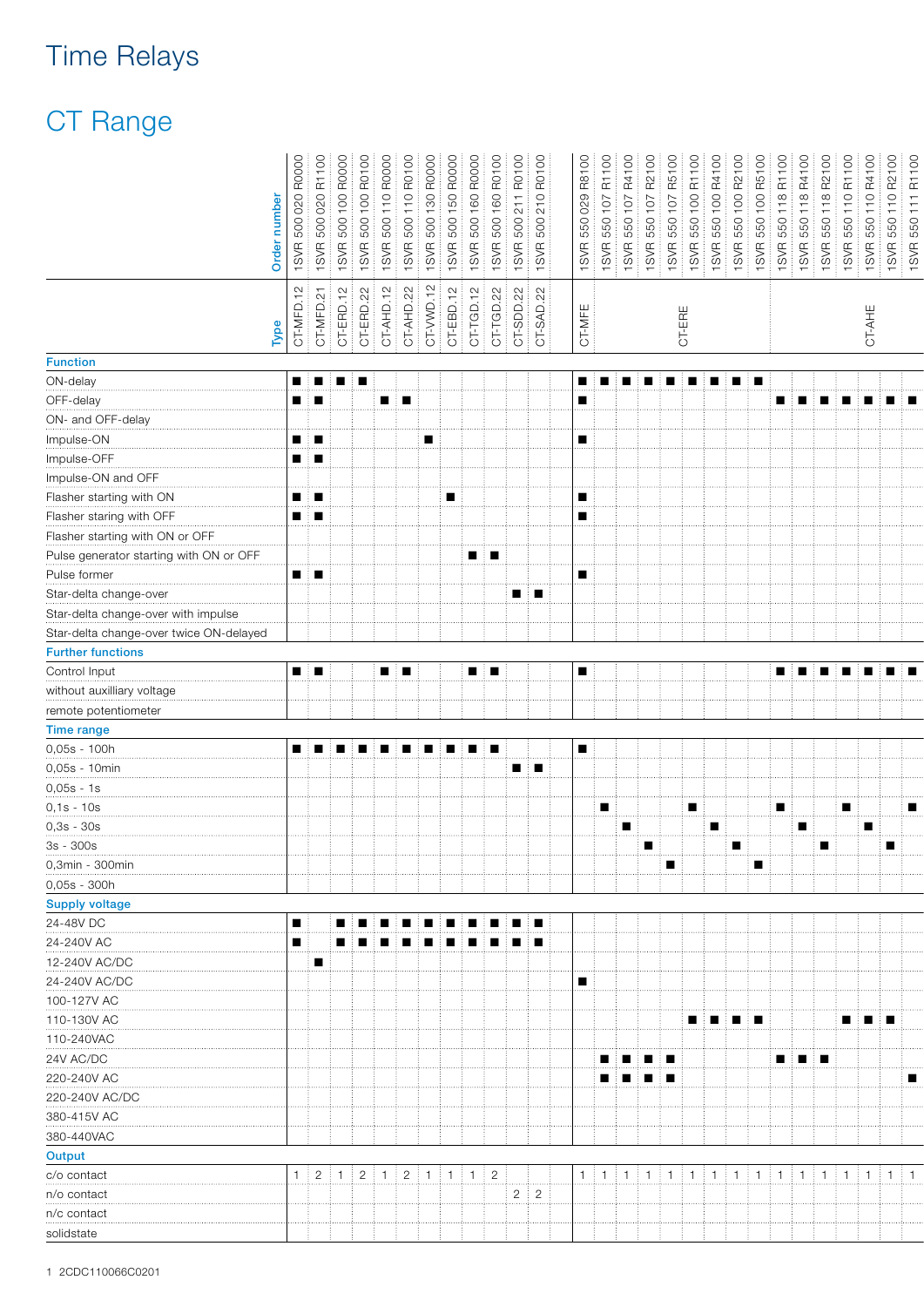| $rac{1}{2}$ $rac{1}{2}$ $rac{1}{2}$ |                                     |        |                        |   |                      |                         |                         |                        |          |     |             |             |                   |                                                               |         |                      |     | $\frac{1}{2}$ = $\frac{1}{2}$ = $\frac{1}{2}$ |
|-------------------------------------|-------------------------------------|--------|------------------------|---|----------------------|-------------------------|-------------------------|------------------------|----------|-----|-------------|-------------|-------------------|---------------------------------------------------------------|---------|----------------------|-----|-----------------------------------------------|
| $E_{4}$<br>$\overline{11}$          |                                     |        |                        |   |                      |                         |                         |                        |          |     |             |             |                   | $\circ$                                                       |         |                      |     |                                               |
| $\circ$                             |                                     |        |                        |   |                      | $\circ$                 |                         |                        |          |     |             |             |                   | $\circ$                                                       |         |                      |     |                                               |
|                                     |                                     |        |                        |   |                      |                         |                         |                        |          |     |             |             |                   |                                                               |         |                      |     |                                               |
|                                     |                                     |        |                        |   |                      |                         |                         |                        |          |     |             |             |                   |                                                               |         |                      |     |                                               |
|                                     |                                     |        | $\mathsf{SMA}$         |   |                      |                         |                         | AWE                    |          |     | $\sqcup$    |             |                   |                                                               |         |                      |     |                                               |
|                                     |                                     |        |                        |   |                      |                         |                         |                        |          |     | മ<br>ш<br>5 |             | CT-YDE            | CT-SDE                                                        | CT-MKE  | ÷KE                  |     | CT-AK                                         |
|                                     |                                     |        |                        |   |                      |                         |                         |                        |          |     |             |             |                   |                                                               |         |                      |     |                                               |
|                                     |                                     |        |                        |   |                      |                         |                         |                        |          |     |             |             |                   |                                                               |         | <b> =  =  =  =  </b> |     |                                               |
|                                     | e e e e e e e                       |        |                        |   |                      |                         |                         |                        |          |     |             |             |                   |                                                               |         |                      |     | { <b>a</b> { <b>a</b> { <b>a</b> }            |
|                                     |                                     |        |                        |   |                      |                         |                         |                        |          |     |             |             |                   |                                                               | F       |                      |     |                                               |
|                                     |                                     |        |                        |   |                      | {={={={={={={={={={={=} |                         |                        |          |     |             |             |                   |                                                               |         |                      |     |                                               |
|                                     |                                     |        |                        |   |                      |                         |                         |                        |          |     |             |             |                   |                                                               | Į∎Į.    |                      |     |                                               |
|                                     |                                     |        |                        |   |                      |                         |                         |                        |          |     | †∎†∎.       |             |                   |                                                               | }∎ }    |                      |     |                                               |
|                                     |                                     |        |                        |   |                      |                         |                         |                        |          |     |             |             |                   |                                                               |         |                      |     |                                               |
|                                     |                                     |        |                        |   |                      |                         |                         |                        |          |     |             |             |                   |                                                               |         |                      |     |                                               |
|                                     |                                     |        |                        |   |                      |                         |                         |                        |          |     |             |             |                   |                                                               |         |                      |     |                                               |
|                                     |                                     |        |                        |   |                      |                         |                         |                        |          |     |             |             | {={={={={={={=}=} |                                                               |         |                      |     |                                               |
|                                     |                                     |        |                        |   |                      |                         |                         |                        |          |     |             |             |                   |                                                               |         |                      |     |                                               |
| $\blacksquare$                      | {■ {■ {■ {■                         |        |                        |   | 1 = 1 = 1 =          |                         |                         | {= {= {= {= {= {= {= } |          |     |             |             | <b>FIFTHERE</b>   |                                                               |         |                      |     |                                               |
|                                     |                                     |        |                        |   |                      |                         |                         |                        |          |     |             |             |                   |                                                               |         |                      |     |                                               |
|                                     |                                     |        |                        |   |                      |                         |                         |                        |          |     |             |             |                   |                                                               |         |                      |     |                                               |
|                                     |                                     |        |                        |   |                      |                         |                         |                        |          |     |             |             |                   |                                                               |         |                      |     |                                               |
|                                     |                                     |        |                        | ∎ | 1999 H               |                         |                         |                        | <b>.</b> |     |             |             |                   |                                                               | in in i |                      | į∎. |                                               |
|                                     |                                     |        |                        |   |                      |                         |                         | !∎ }                   |          |     | ▏█▏░█▏░█▏   |             | $\blacksquare$    | E BERTHE                                                      |         |                      |     |                                               |
| † ∎                                 |                                     |        | ▏∎┆                    |   | ┆▆┊                  |                         | E∎ E                    |                        |          | ‡∎. |             | H.          |                   | ÷∎.                                                           | ‡∎‡.    |                      | ▏▉▏ | $\pm$ 10 $\pm$                                |
|                                     |                                     |        |                        |   |                      |                         |                         |                        |          |     |             |             |                   |                                                               |         |                      |     |                                               |
|                                     |                                     |        |                        |   |                      |                         |                         |                        |          |     |             |             |                   |                                                               |         |                      |     |                                               |
|                                     |                                     |        |                        |   |                      |                         |                         |                        |          |     |             |             |                   |                                                               |         |                      |     |                                               |
|                                     |                                     |        |                        |   |                      |                         |                         |                        |          |     |             |             |                   |                                                               |         |                      |     |                                               |
|                                     |                                     |        |                        |   |                      |                         |                         |                        |          |     |             |             |                   |                                                               |         | {■  ■  ■  ■          |     |                                               |
|                                     |                                     | ▏▆▕▗▆▕ |                        |   | ▐▆▕▆ <b>▏▆</b> ▕▏▅▏▏ |                         |                         | ▏▆▕▗▆▕▗▆▐              |          |     | ∄∎‡.        |             | {= {= {= {}}}     |                                                               |         |                      |     |                                               |
|                                     |                                     |        |                        |   |                      |                         |                         |                        |          |     |             | (a) (a)a(a) |                   |                                                               |         |                      |     |                                               |
| ▐▆▏▆▕▆▕▆▏                           | 8 N 8 N                             |        | 1 - 1 - 1<br>1 - 1 - 1 |   | di material          | ‡∎‡.                    | { <b>={</b> ={ <b>=</b> |                        |          |     |             |             |                   | $\parallel \blacksquare \parallel$<br>┆■┊                     |         |                      |     |                                               |
|                                     |                                     |        |                        |   |                      |                         |                         |                        |          |     |             |             |                   |                                                               |         |                      |     |                                               |
|                                     |                                     |        |                        |   |                      |                         |                         |                        |          |     |             |             |                   |                                                               | ≬∎.     |                      |     |                                               |
|                                     |                                     |        |                        |   |                      |                         |                         |                        |          |     |             |             |                   |                                                               |         |                      |     |                                               |
|                                     | 1 1 1 1 1 1 1 1 1 1 1 1 1 1 1 1 1 1 |        |                        |   |                      |                         |                         |                        |          |     |             |             |                   | $\frac{1}{2}$ 1 $\frac{1}{2}$ 1 $\frac{1}{2}$ 1 $\frac{1}{2}$ |         |                      |     |                                               |
|                                     |                                     |        |                        |   |                      |                         |                         |                        |          |     |             |             |                   | $\pm 1$ $\pm 1$ $\pm 1$                                       |         |                      |     |                                               |
|                                     |                                     |        |                        |   |                      |                         |                         |                        |          |     |             |             |                   |                                                               |         | {= {= {= {= {= {= }  |     |                                               |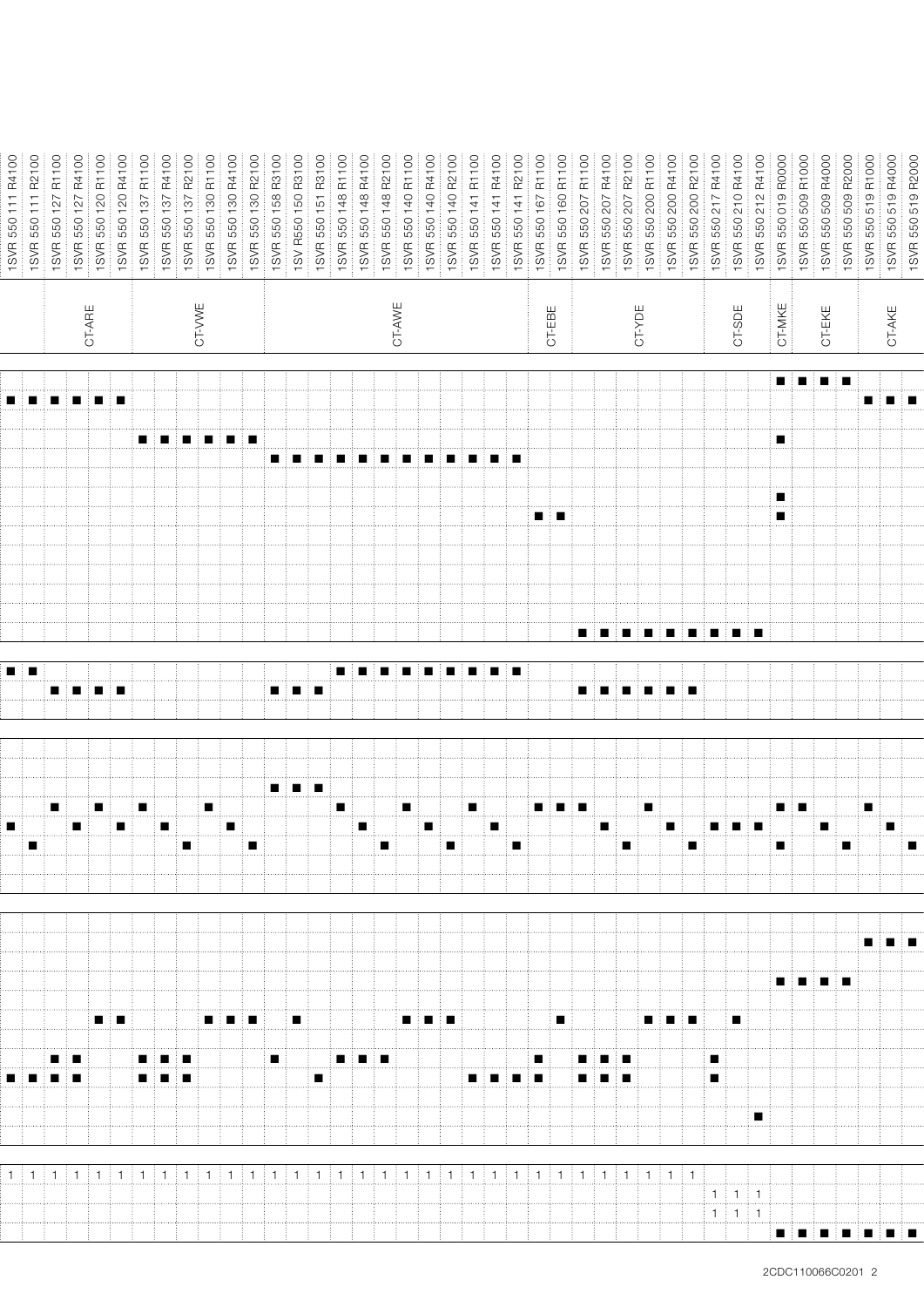

#### Dimensional drawings

dimensions in mm



CT-D devices with 1 c/o contact or 2 n/o contacts



CT-D devices with 2 c/o contacts



CT-E devices

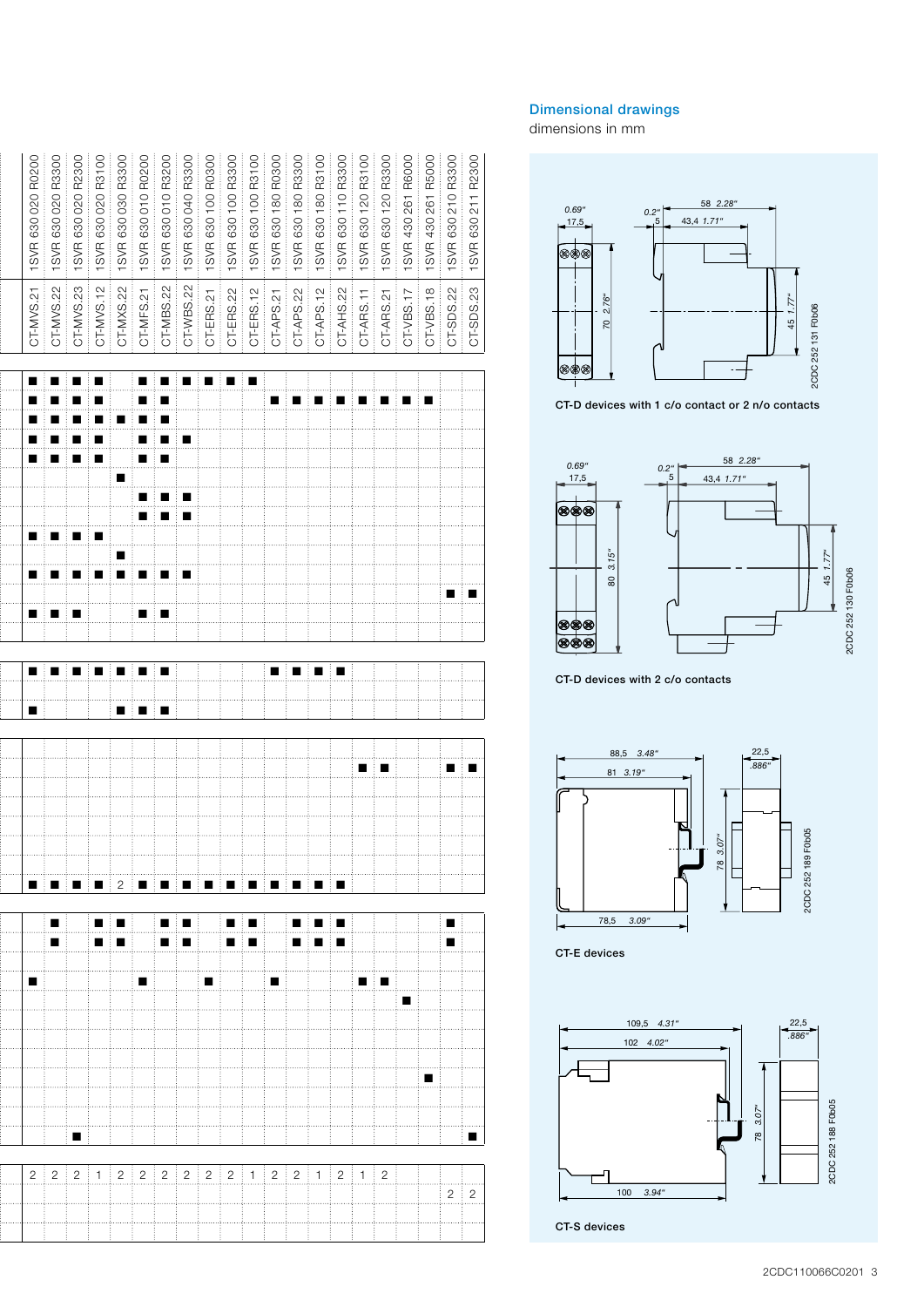### **Accessories**







30 mm adapters



Marker label 29.6 x 44.5 mm



Marker label with scale 0-10 48.5 x 44.5 mm



Marker label with scale 0-30 48.5 x 44.5 mm



2CDC 252 185 F0005

2CDC 252 185 F0005

ADP.01



2CDC 252 186 F0005 2CDC 252 186 F00 *.315"* 3A11∣<sub>®</sub> 20 *.787"* MAR.01

#### Remote potentiometer

50 kΩ ±20 % - 0,2Ω, degree of protection IP66

| <b>Type</b> | <b>Material</b> |         | Diameter Order code    | Pack.- | Weight 1 piece |
|-------------|-----------------|---------|------------------------|--------|----------------|
|             |                 | $in$ mm |                        | unit   | a / oz         |
| MT-150B     | Plastic, black  | 22.5    | 1 1 SFA 611 410 R1506  |        | 0.040          |
| MT-250B     | Plastic, chrome | 22.5    | 1 1 SFA 611 410 B 2506 |        | 0.040          |
| MT-350B     | Metal, chrome   | 22.5    | 1 1 SFA 611 410 R3506  |        | 0.048          |





Note: Technical specifications see data sheet

#### 30 mm adapter for attaching the potentiometer 22.5 mm in 30.5 mm mounting hole

| <b>Type</b> | : Material     | Order code            |      | Pack.- Weight 1 piece |
|-------------|----------------|-----------------------|------|-----------------------|
|             |                |                       | unit | a / oz                |
| KA1-8029    | Plastic, black | 1 1 SFA 616 920 R8029 |      |                       |
| KA1-8030    | Metal, chrome  | 1SFA 616 920 R8030    |      |                       |

#### Marker label

| <b>Type</b>                | <b>Caption</b>                            | Order code           | Pack.- | Weight 1 piece |
|----------------------------|-------------------------------------------|----------------------|--------|----------------|
|                            |                                           |                      | unit   | a / oz         |
|                            | SK 615 562-87   Symbol (see illustration) | i GJD6 155 620 R0087 |        | 0.002          |
| SK 615 562-88 Scale 0 - 10 |                                           | GJD6 155 620 R0088   |        | 0.002          |
| MA16-1060                  | $\frac{1}{2}$ Scale 0 - 30                | 1SFA 611 940 R1060   |        | 0.002          |

| <b>Type</b>                       | for devices | Width in | Order code         | Pack.- | Weight 1 piece |  |  |  |  |  |  |
|-----------------------------------|-------------|----------|--------------------|--------|----------------|--|--|--|--|--|--|
|                                   |             | mm       |                    | unit   | g / oz         |  |  |  |  |  |  |
| <b>Adapter for screw mounting</b> |             |          |                    |        |                |  |  |  |  |  |  |
| ADP.01                            | CTS         | 22.5     | 1SVR 430 029 R0100 |        | 18.4/0.65      |  |  |  |  |  |  |
| Sealable transparent cover        |             |          |                    |        |                |  |  |  |  |  |  |
| COV.01                            | CT-S        | 22.5     | 1SVR 430 005 R0100 |        | 5.2/0.18       |  |  |  |  |  |  |

#### Marker label

| Type   | for devices for devices |                    | Order code            | Pack.- | Weight 1 piece |
|--------|-------------------------|--------------------|-----------------------|--------|----------------|
|        |                         |                    |                       | unit   | a / oz         |
| MAR 01 | ECT-S                   | without DIP switch | 1 1 SVR 366 017 R0100 | 10     | 0.19/0.007     |
| MAR.02 | CT-S                    | with DIP switch    | 1SVR 430 043 R0000    | 10     | 0.13/0.005     |